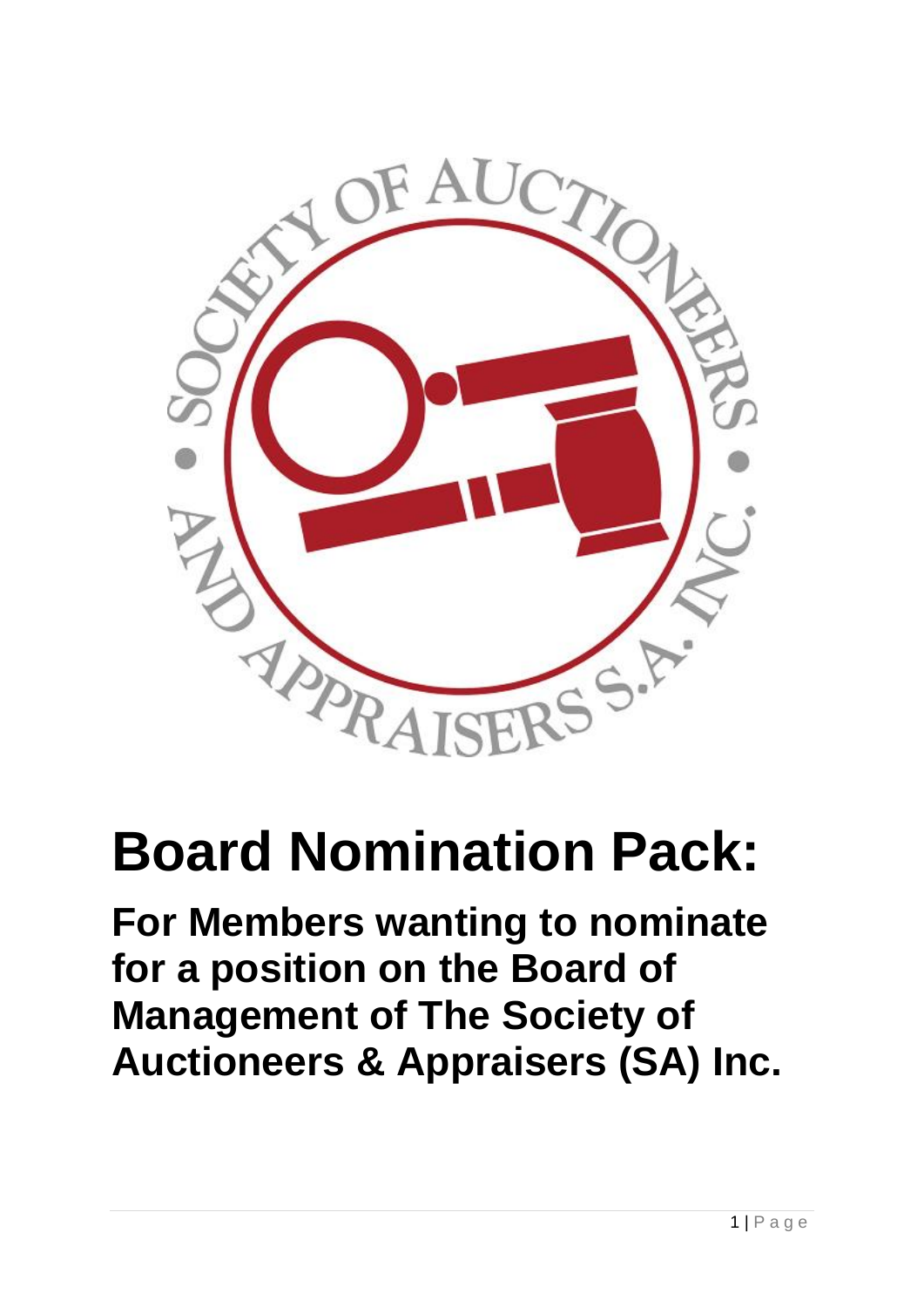## **Board Directory & Business Plan**

**SOCIETY OF AUCTIONEERS & APPRAISERS (SA) INC.**

## **POSITIONING STATEMENT**

**The Society of Auctioneers & Appraisers (SA) Inc. is the professional body representing the specialist interests of Auctioneers and Appraisers in the fields of Real Estate, Livestock & General.**

# **VISION STATEMENT**

**The Society will continue to develop a profile of such dimension that the Public, Members of the Professions, Politicians, Government Departments and the Media will look to it for leadership and direction in all matters relating to the specialist fields of Auctioneering and Appraising.**

The purpose of the Business Plan is to ensure Board Members are fully aware of issues such as the direction, plans and vision of the Society, all policies and procedures, duties and responsibilities associated with their office and with Management Goals and Marketing Plans together with Training needs, Social and Regional Events, benefits of Membership, products and services and Sponsors.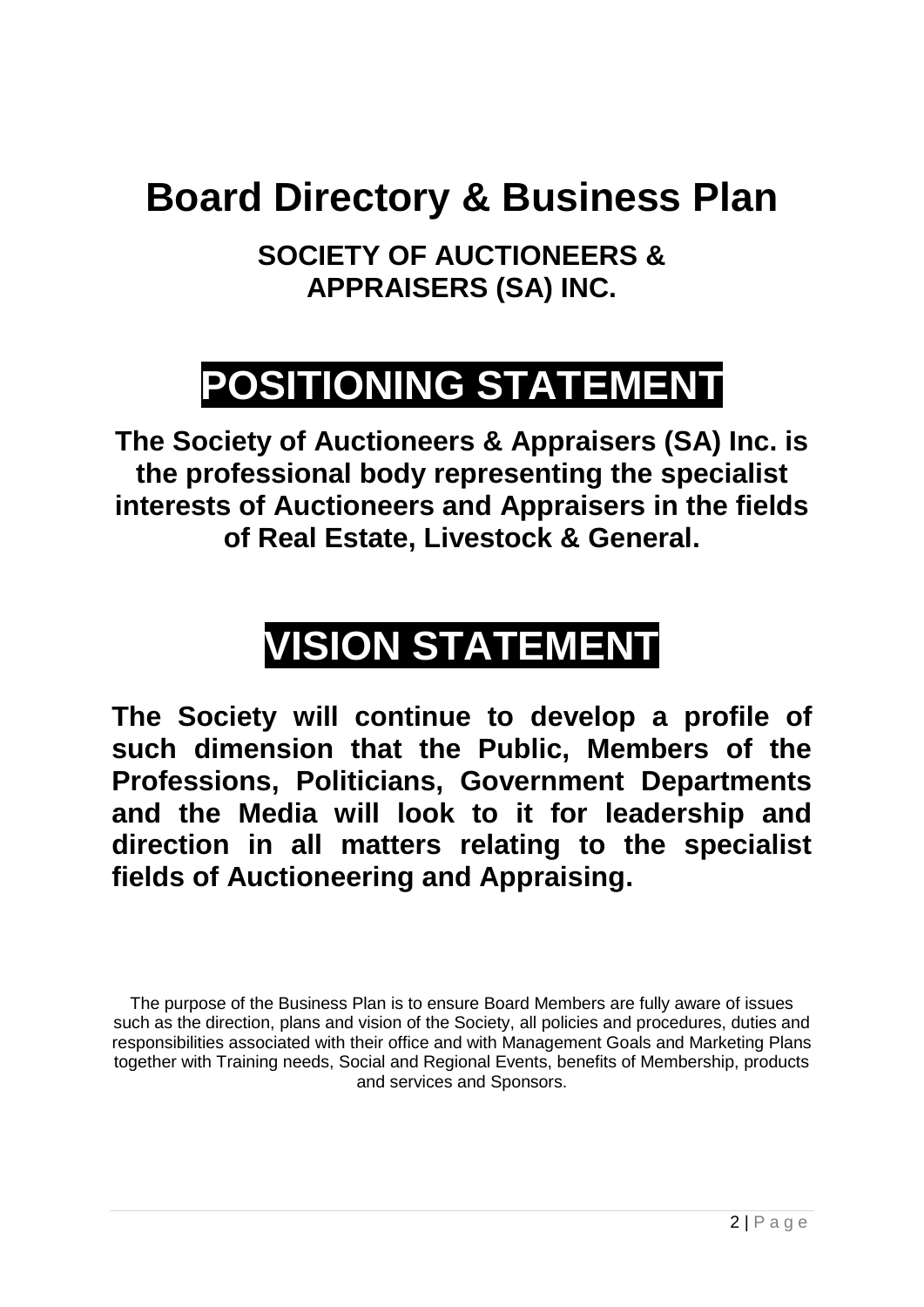### **Board Members:**

- The Board consists of 6 Society Members who are Practicing, Master, Fellow or Life Members. (Associate or Affiliate Members cannot hold a position on the Board).
- The Board consists of a President and five other Board Members who shall be required to serve on various Task Groups namely:
	- **a. Real Estate Auctioneers & Appraisers Professional Development, Training & Membership**
	- **b. Livestock & General Auctioneers & Appraisers Professional Development, Training & Membership**
	- **c. Member Communication, Technology, Social Networking & eBooks**
	- **d. Social Events**
	- **e. Drive the Society, Sponsorship, AucDocs & Golden Gavel**
- Board Meetings are held on the second Wednesday of the Month 4pm at the Meeting Room, Society Offices, 22 Greenhill Road, WAYVILLE SA 5034 and usually last for approximately 2 hours.
- A Strategic Planning meeting is held after the AGM to allocate Board members to the various Task Groups and to plan the direction and calendar of Events and to give the various Task Groups targets and directions as to Events & Training and to define Member benefits and various other business for the ensuing year.
- Board Members are allotted positions on Task Groups such that the Chairperson of the Task Group is required to convene a monthly meeting with his or her counterpart and to conduct and carryout various tasks and aspirations of the Society, **and to provide a written report to the Board at the end of every month, together with a report for the Members to be published in the eBook** advising Members of the happenings and progress of their particular portfolio and to keep them up to date with ongoing matters like Legislation.
- The monthly time commitment for each Board member should be in the vicinity of 5 hours per month conducting Society business, plus attendance at ALL Society functions and Board Meetings.
- Members can nominate for a Board position at any time & as a result can be invited to fill any casual vacancy as it may become available, or nominations can be received for positions on the Board at the AGM, held in September each year (Nomination Form Attached)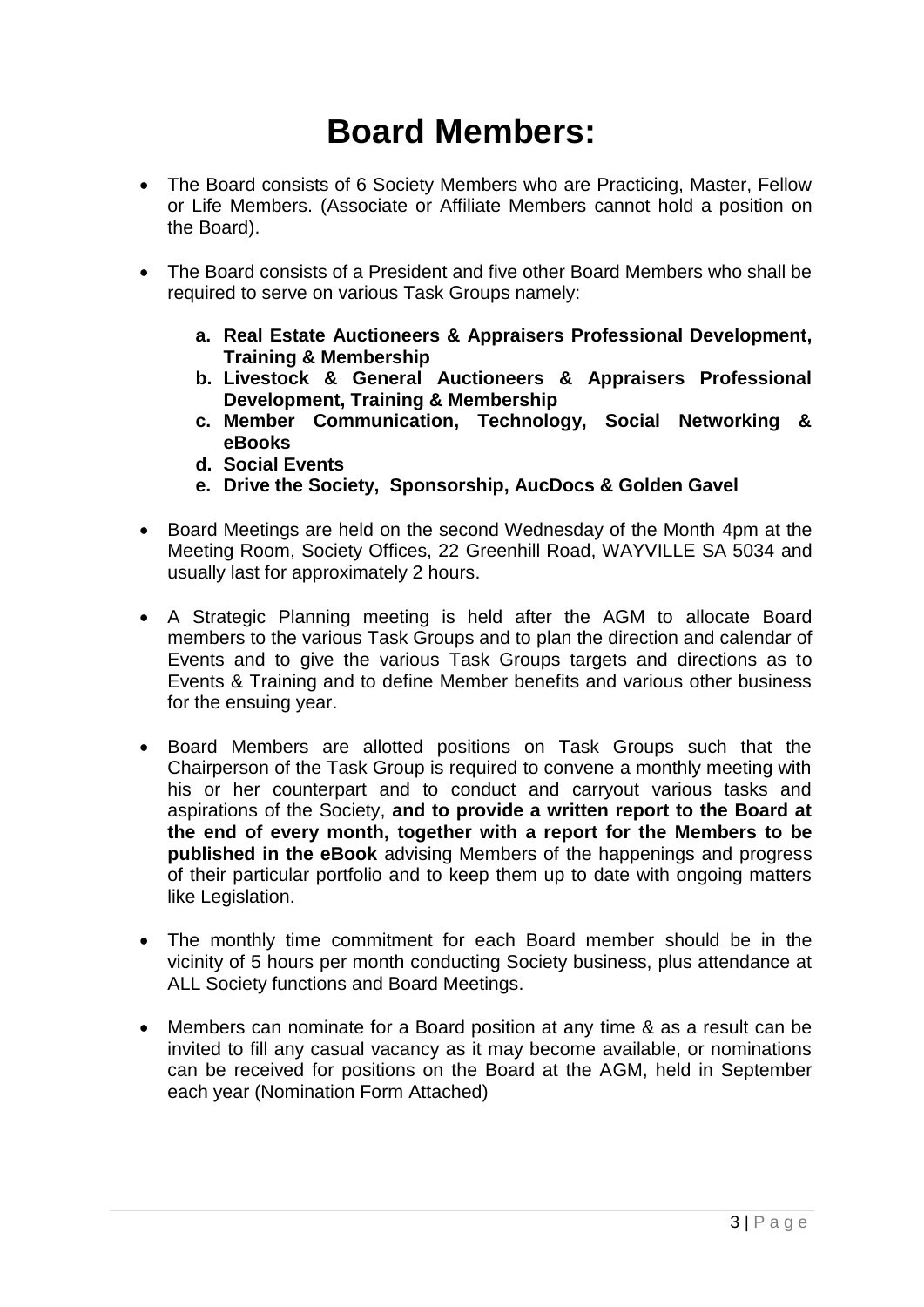## **Task Groups:**

### **4.1 – Real Estate Auctioneers & Appraisers Professional Development, Training & Membership:**

- To convene a monthly meeting of the Task Force to ensure all Management Goals are on track and are being actioned.
- To provide up to date informative Workshops and Seminars to enhance the abilities of Auctioneers & Appraisers both Practicing and Novice.
- Document guidelines for Real Estate Appraisals.
- To document Best Practice Procedures for all aspects of Real Estate Auctions including Price Guides, Bidding Form Guides, Vendor Bidding, Bidding for Buyers, use of Vendor Bid, Vendor putting bidders into the crowd etc.
- Source suitable publications and reference material.
- Devise strategies to attract new Members
- Devise strategies to enhance benefits to existing Members
- Create a data base of Auctioneers who are not Members and devise strategies to attract them
- Create a data base of Auctioneers who do not report upcoming auctions and submit monthly results and devise a strategy to encourage them to participate
- Actively promote the Golden Gavel and ensure all suitable Members enter

### **MONTHLY BOARD MEETING OBLIGATION**

*To have written reports to the Secretary at the end of each month:*

- *1. A Report for tabling at the next Board Meeting, including the Task Force's recommendations and initiatives.*
- *2. A Report with pictures (if applicable) to be published in the eBook to advise Members of all relevant issues and to keep Members fully informed of all relevant issues and "What's happening in Real Estate"*

### **FINANCIAL COSTINGS OBLIGATION**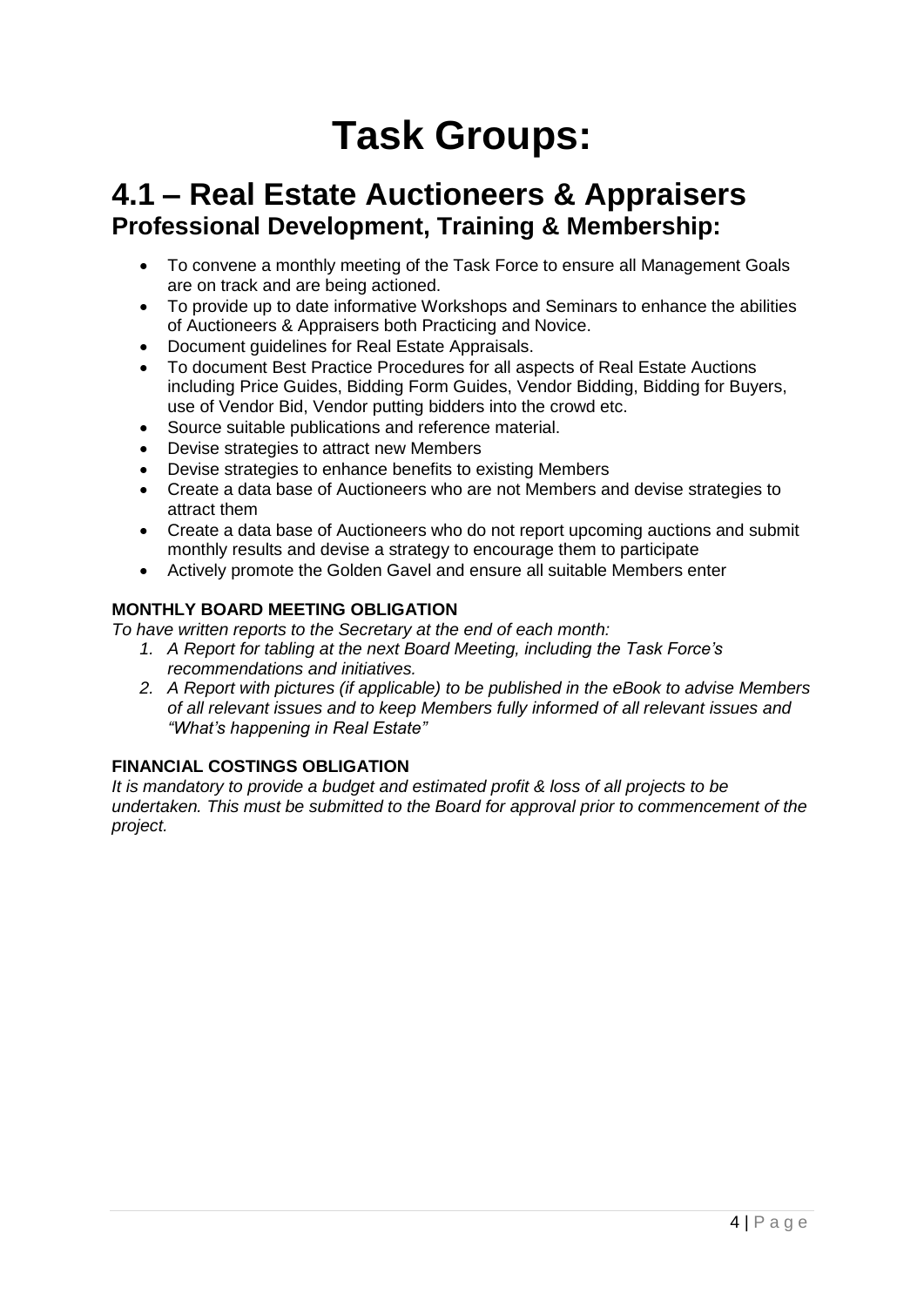### **4.2 - Livestock & General Auctioneers & Appraisers Professional Development, Training & Membership:**

- To convene a monthly meeting of the Task Force to ensure all Management Goals are on track and are being actioned.
- Devise strategies to attract new Members.
- Devise strategies to enhance benefits to existing Members
- Provide informative workshops for Livestock & General Auctioneers
- Create a data base of Auctioneers who do not report upcoming auctions and submit monthly results and devise a strategy to encourage them to participate
- Manage the Society's involvement with the SA Heifer Expo held annually at the Show grounds
- Take the School's Auction Idol into the Country Schools and allot Members as mentors

#### **MONTHLY BOARD MEETING OBLIGATION**

*To have written reports to the Secretary at the end of each month:*

- *1. A Report for tabling at the next Board Meeting, including the Task Force's recommendations and initiatives.*
- *2. A Report with pictures (if applicable) to be published in the eBook to advise Members of all relevant issues and to keep Members fully informed of all relevant issues and "What's happening in Livestock & General".*

### **FINANCIAL COSTINGS OBLIGATION**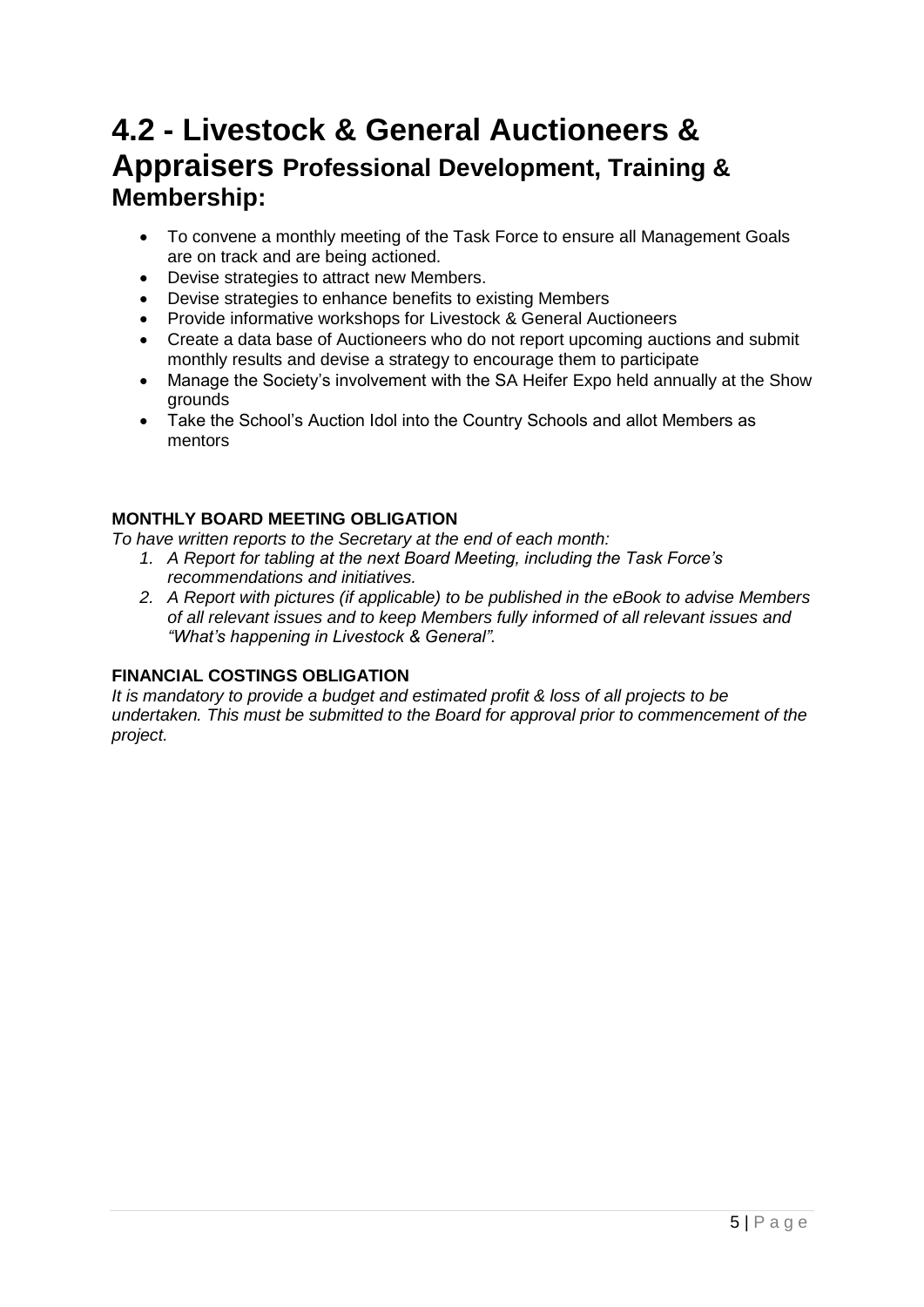### **4.3 – Member Communication, Technology, Social Networking & eBooks:**

- To convene a monthly meeting of the Task Force to ensure all Management Goals are on track and being actioned.
- To actively co-ordinate marketing initiatives to promote the ideals and services of Members to;
	- o Existing Members
	- o Potential Members
	- o The General Public
	- o Professionals including Accountants, Solicitors, Government
- Product Marketing, Ties, Flags etc
- To plan a program and content for eBooks and Newsletters, copy deadlines, publication dates etc.
- To actively promote Membership of the Society
- To encourage all Auctioneers & Appraisers to become Members
- To Ensure new Members are welcomed and mentioned in eBooks
- To advertise for Membership and to promote Membership in Messenger etc
- To feature first Auction stories & encourage all Auctioneers to post their upcoming and monthly Auction results on the Society web page
- Create a data base of Auctioneers attending the 3 Day Auction Academy and monitor their progress and devise a plan to get them to attend as many Society Events as possible
- To keep the Society Web page Facebook etc at the cutting edge of development and relevance

### **MONTHLY BOARD MEETING OBLIGATION**

*To have written reports to the Secretary at the end of each month:*

- *1. A Report for tabling at the next Board Meeting, including the Task Force's recommendations and initiatives.*
- *2. A Report with pictures (if applicable) to be published in the eBook to advise Members of all relevant issues and to keep Members fully informed of all relevant issues and "Member Communication, Technology, Social Networking & eBooks".*

#### **FINANCIAL COSTINGS OBLIGATION**

*.*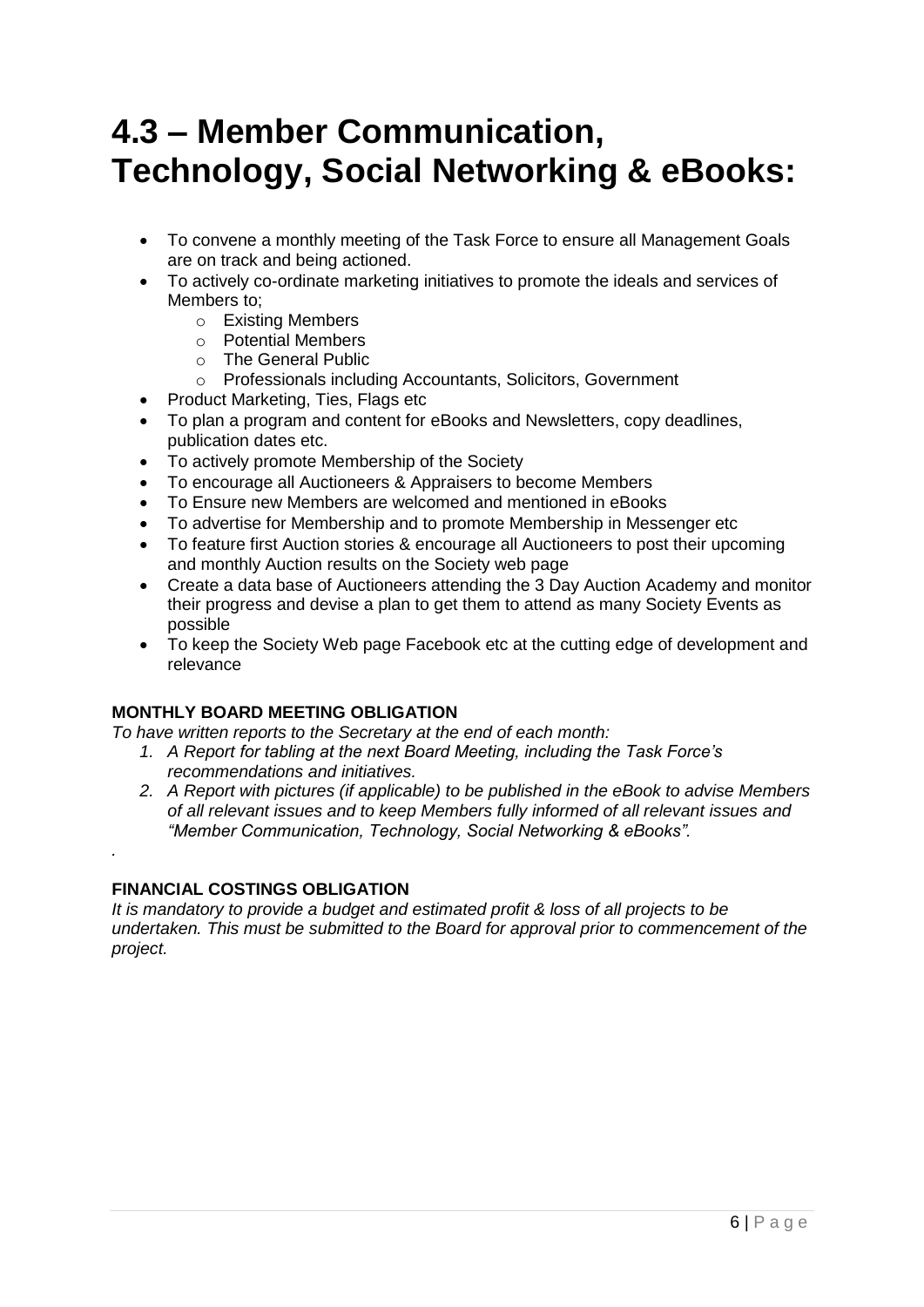### **4.4 - Social Events:**

- To convene a monthly meeting of the Task Force to ensure all Management Goals are on track and being actioned.
- To convene Golf Day, Sponsors joint Training Seminars, Sundowner at Sponsors premises, Breakfast with guest speakers, Country and Regional Events, Past Presidents Lunches, Ladies Lunches, Industry Leaders Lunches and all Events & Training.
- To liaise with other Task Groups in staging Society Events & Training
- To actively involve Sponsors in all Events.

#### **MONTHLY BOARD MEETING OBLIGATION**

*To have written reports to the Secretary at the end of each month:*

- *1. A Report for tabling at the next Board Meeting, including the Task Force's recommendations and initiatives.*
- *2. A Report with pictures (if applicable) to be published in the eBook to advise Members of all relevant issues and to keep Members fully informed of all relevant issues and "What's happening with the Society's Social Events>*

#### **FINANCIAL COSTINGS OBLIGATION**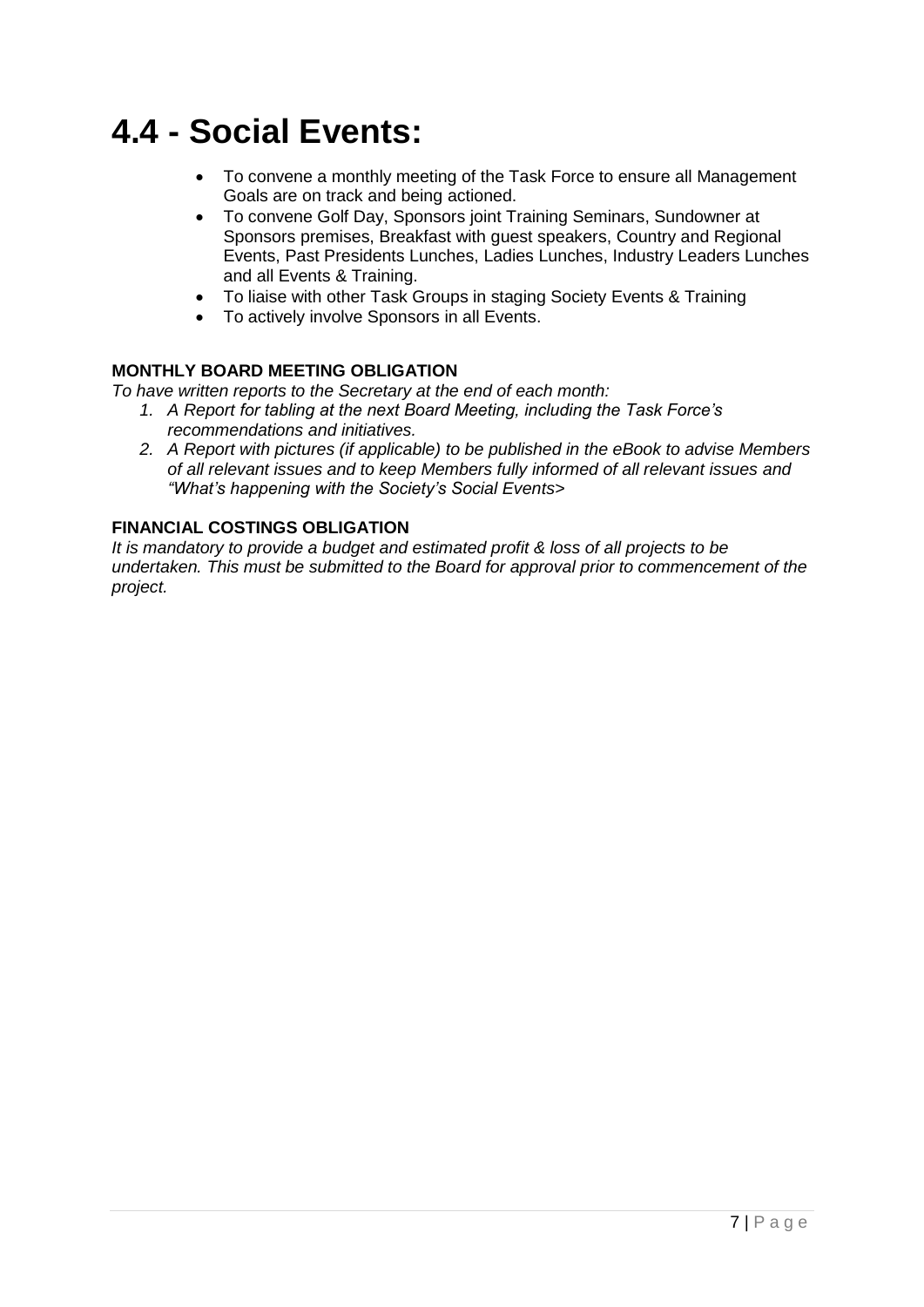### **4.5 - Drive the Society - Sponsorship, AucDocs & Golden Gavel Task Force**

### **Drive the Society Task Force:**

- To convene a weekly meeting "Drive the Society" to ensure all Task Forces are accountable for their respective program initiatives.
- To review Management Goals determined at the Strategic Planning Meeting
- To ensure the Society is running efficiently and is being driven
- To ensure all Task Forces are on track and are working in harmony with each other
- To ensure the Society receives suitable positive publicity and addresses all relevant issues
- To ensure Members are marketed to the Public via the Web site and advertisements
- To oversee the implementation of the year's Marketing Plan, Management Goals, Training and Social Events.
- To ensure Sponsorship is secure and that Sponsors derive maximum benefit.
- To promote AucDocs
- To promote and grow the Golden Gavel & School's Auction Idol.

### **MONTHLY BOARD MEETING OBLIGATION**

*To have written reports to the Secretary at the end of each month:*

- *1. A Report for tabling at the next Board Meeting, including the Task Force's recommendations and initiatives.*
- *2. A Report with pictures (if applicable) to be published in the eBook to advise Members of all relevant issues and to keep Members fully informed of all relevant issues*

### **FINANCIAL COSTINGS OBLIGATION**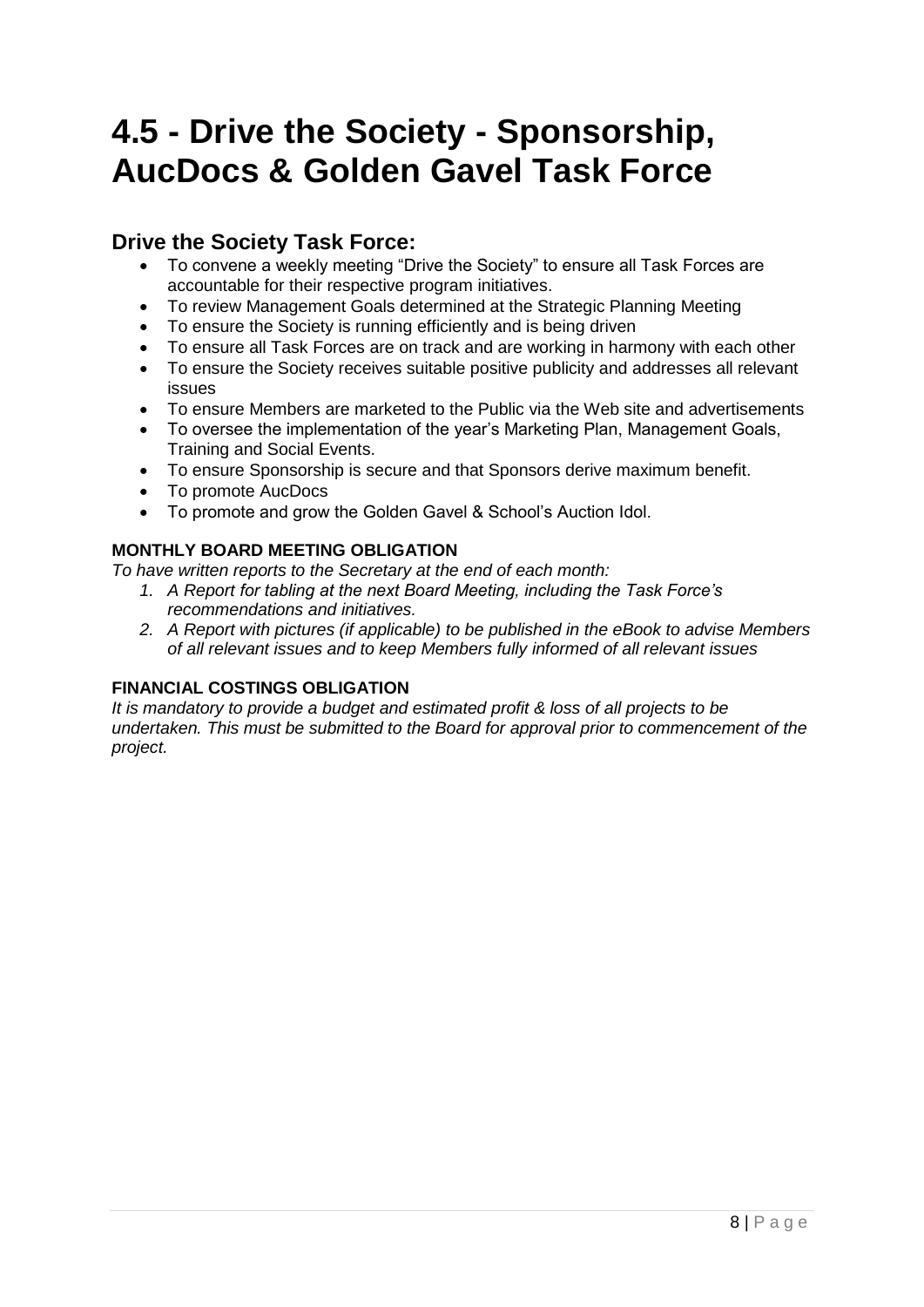### **Board Nomination Form**



To: The Secretary Society of Auctioneers & Appraisers (SA) Inc. 22 Greenhill Road WAYVILLE SA 5034 Tel: 08 8372 7830 Fax: 08 8372 7833 Email: [society@auctioneers.com.au](mailto:society@auctioneers.com.au)

| (Full Name)                                                                                                                                                                                                                                                              |
|--------------------------------------------------------------------------------------------------------------------------------------------------------------------------------------------------------------------------------------------------------------------------|
|                                                                                                                                                                                                                                                                          |
|                                                                                                                                                                                                                                                                          |
| (Address)                                                                                                                                                                                                                                                                |
| being a financial *Practicing/Master/Fellow/Life Member of the Society of Auctioneers & Appraisers<br>(SA) Inc. do hereby submit my nomination for the position of Board Member for a term of two years<br>until the Annual General Meeting in two years time.           |
| "I understand and accept my responsibilities as a Board Member. Should at any time these<br>responsibilities not be met or I am unable to perform my duties to an acceptable standard, I<br>acknowledge that i will resign or have my position terminated by the Board." |
|                                                                                                                                                                                                                                                                          |
|                                                                                                                                                                                                                                                                          |
| (Signed)                                                                                                                                                                                                                                                                 |